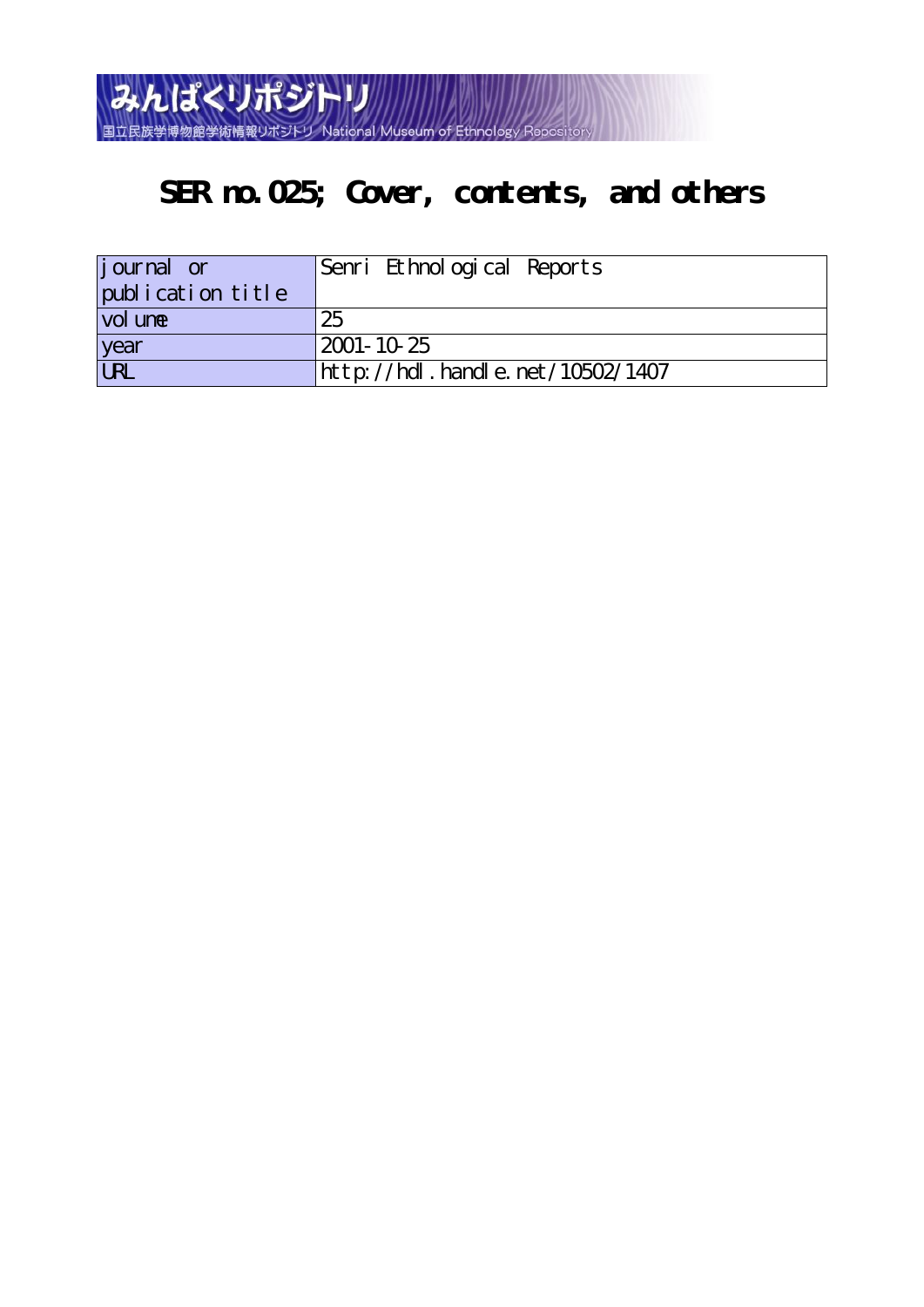**Senri Ethnological Reports 25** 

# **A Catalogue of** the New Collection of **Bonpo Katen Texts - Indices**

**Bon Studies 5** 

**Edited by** Samten G. Karmay **Yasuhiko Nagano** 

**National Museum of Ethnology Osaka 2001**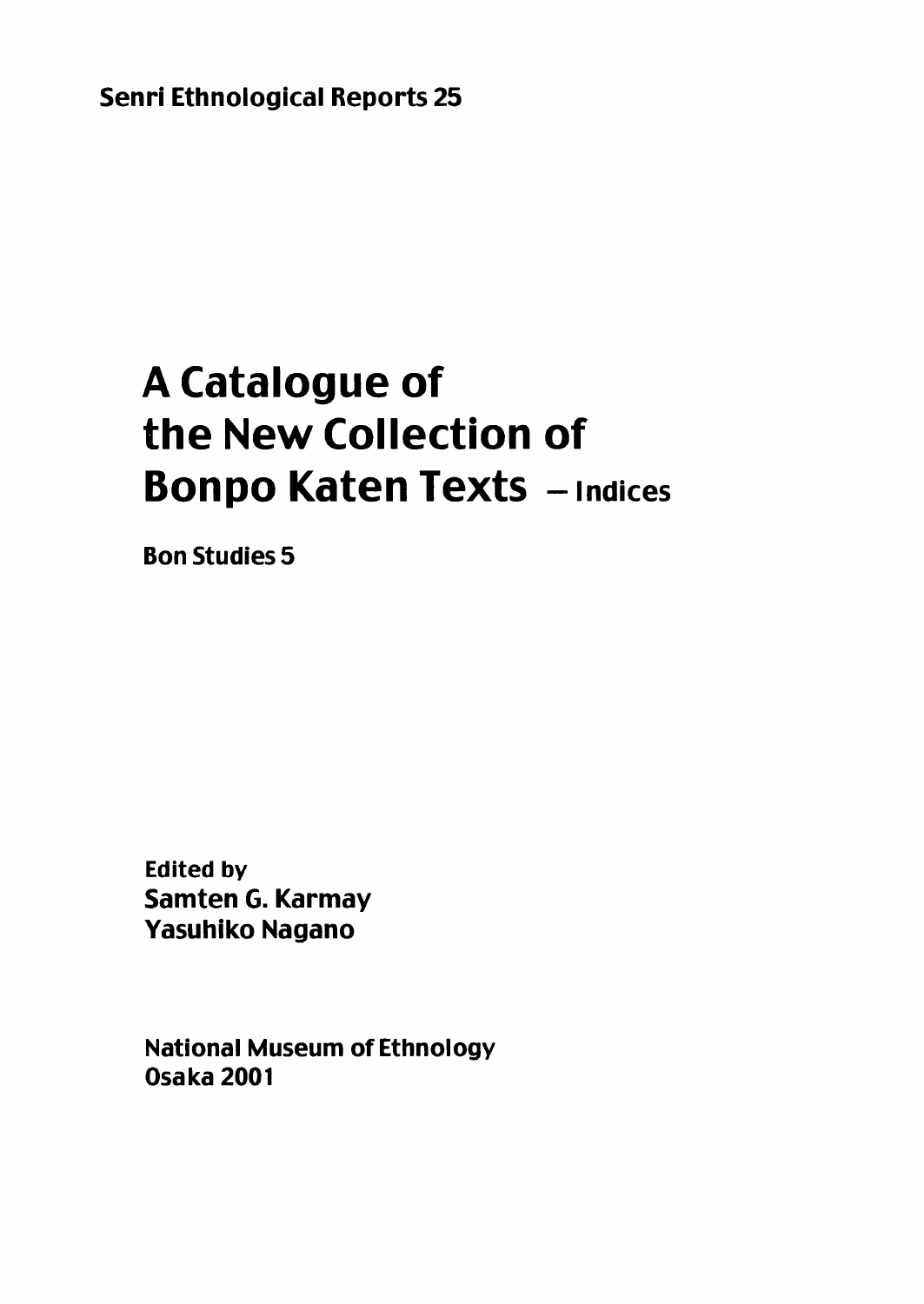Published by the National Museum of Ethnology Senri Expo Park 10-1, Suita, Osaka, Japan 565-8511 @ National Museum of Ethnology, Japan 2001 Nl rights reserved. Printed by Tenri-Jiho-sha Company, Inc., Nara, Japan

ISSN 1340-6787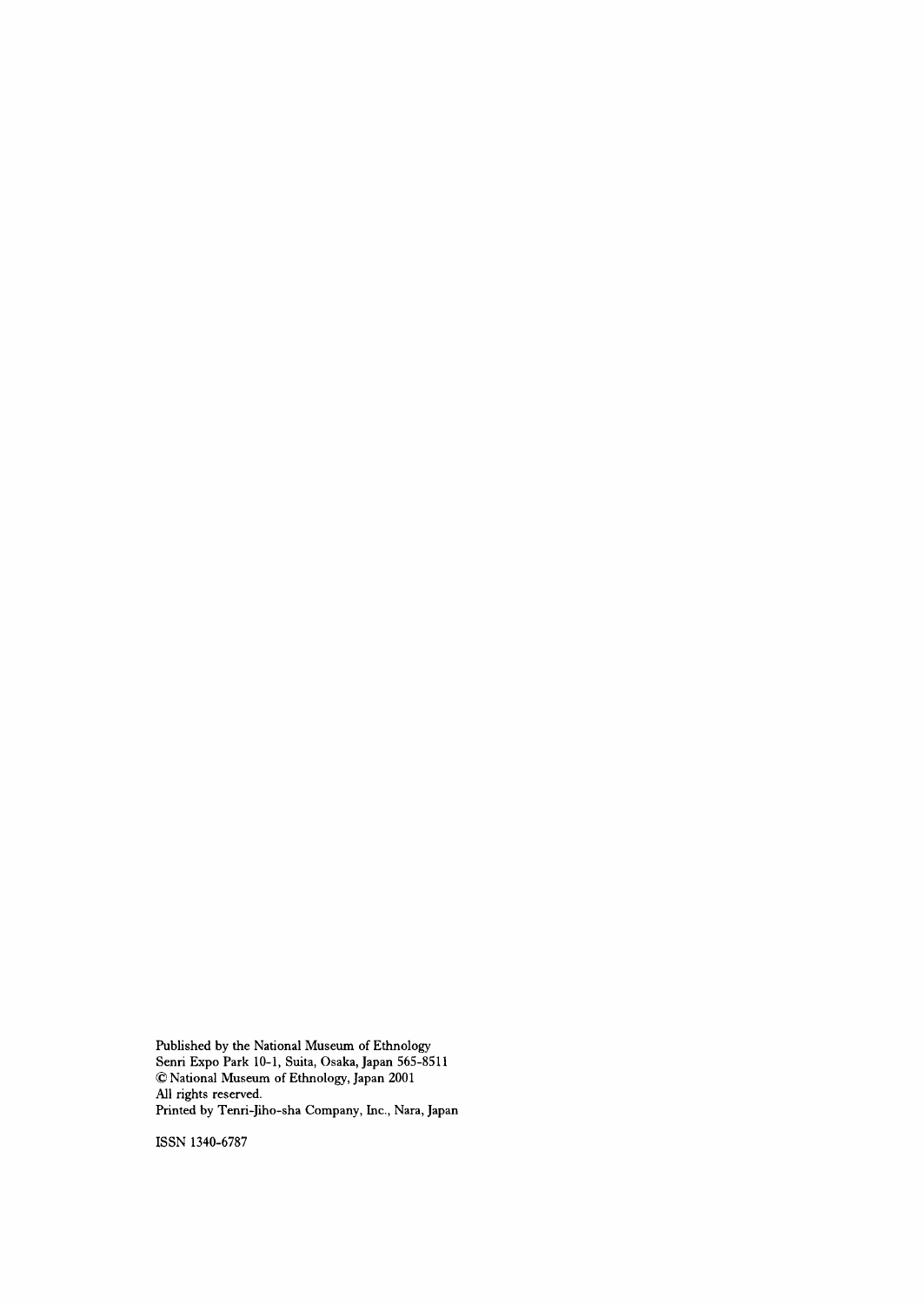Senri Ethnological Reports 25

## A Catalogue of the New Collection of Bonpo Katen Texts - Indices

Bon Studies 5

Edited by Samten G. Karmay Yasuhiko Nagano

National Museum of Ethnology Osaka 2001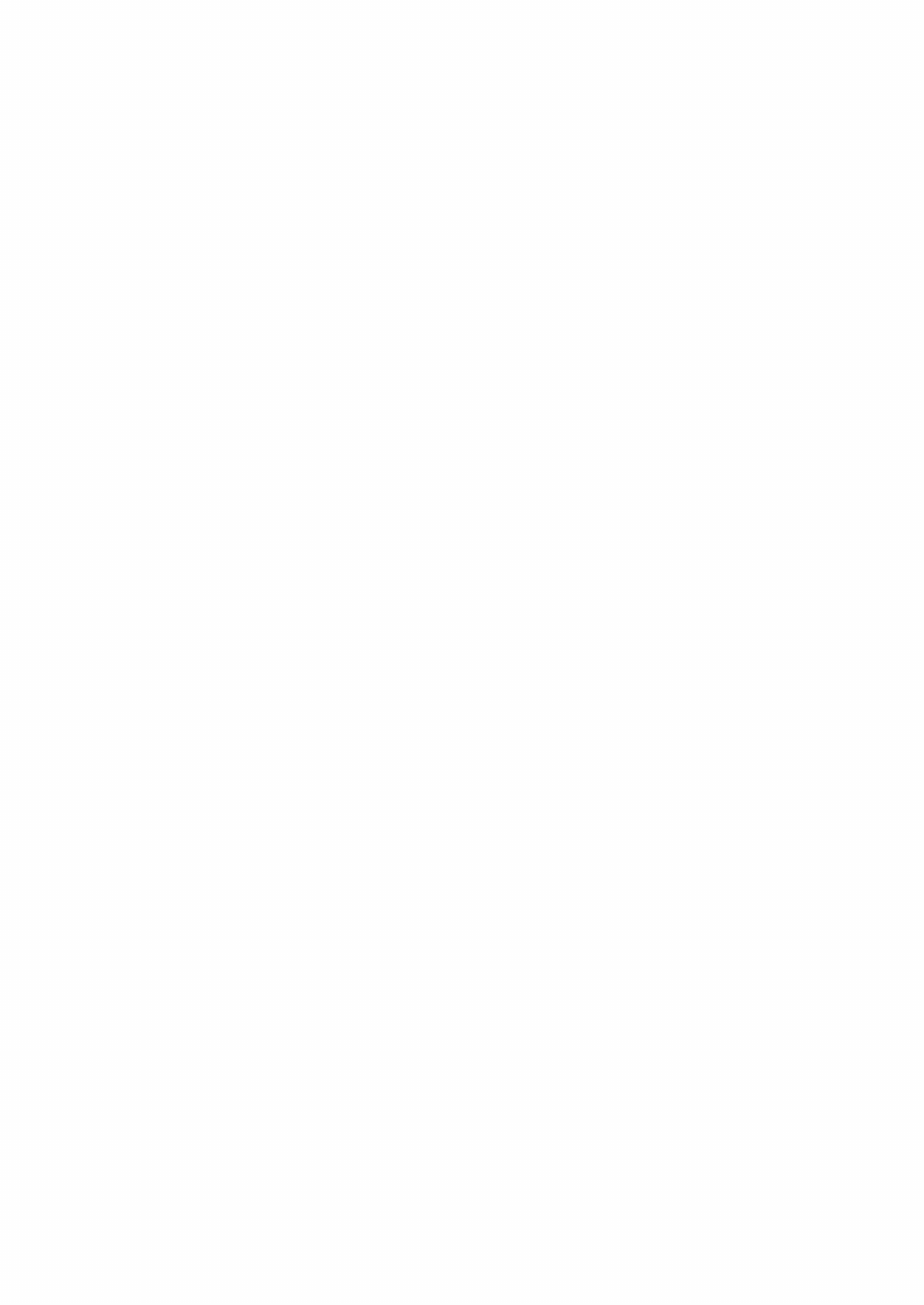### **Table of Contents**

| <b>Preface</b> |  |
|----------------|--|
|                |  |
|                |  |
|                |  |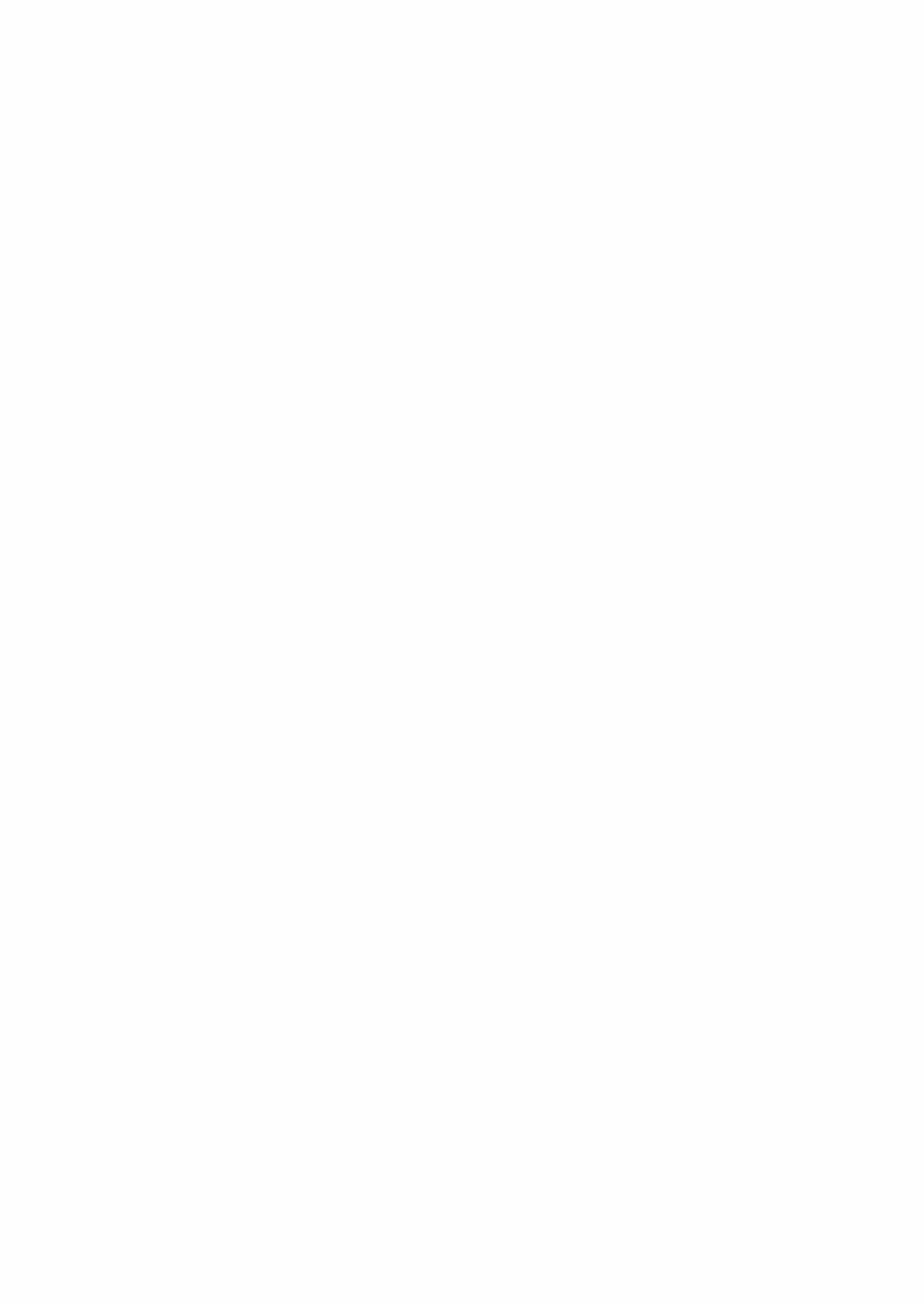

#### Data of the Main Body of Catalogue and lndices .

All the files included in this CD-ROM are of the PDF format. In order to read them, readers need Acrobat Reader.

This CD-ROM contains two folders: Main Body and lndex.

In the Main Body folder, you will find all the contents of A Catalogue of the New Collection of Bonpo Katen Texts, Senri Ethnological Reports 24, published by the National Museum of Ethnology, in September 2001.

In the lndex folder, Title lndex, lndex to the Editors and Compilers, and lndex to Place Names are included. Piease note that some Sanscrit transliterations for which we used Normyn font appear as ?.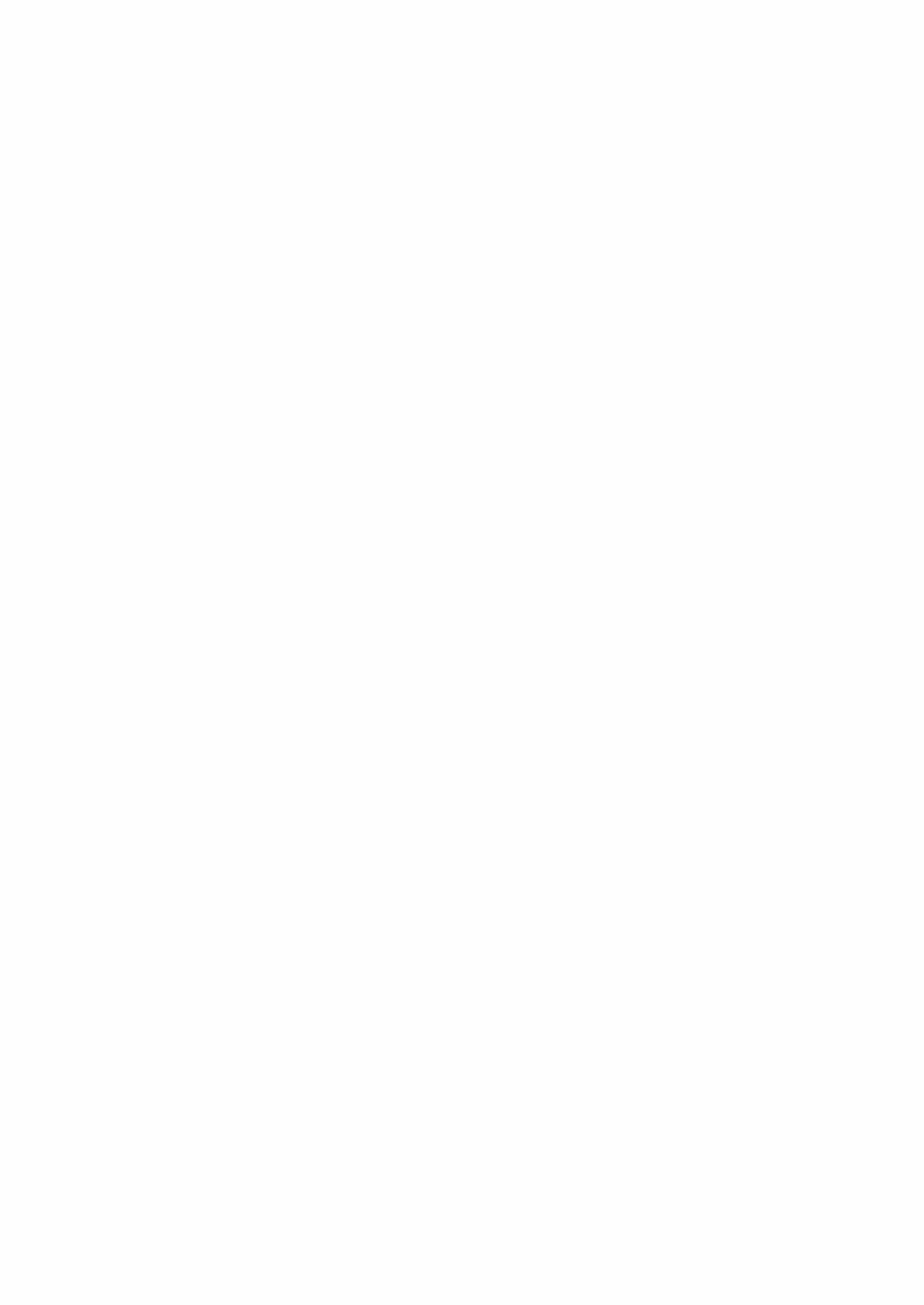|                                  | 平成13年10月25日 発行 非売品      |  |
|----------------------------------|-------------------------|--|
| Senri Ethnological Reports No.25 |                         |  |
| 編 者                              | Samten G. Karmay        |  |
|                                  | Yasuhiko Nagano         |  |
|                                  |                         |  |
| 発 行                              | 国立民族学博物館                |  |
|                                  | 〒565-8511 吹田市千里万博公園10-1 |  |
|                                  | TEL.06-6876-2151 (代表)   |  |
| 刷<br>EП.                         | ㈱天理時報社                  |  |
|                                  | 〒632-0083 奈良県天理市稲葉町80   |  |
|                                  | TEL.0743-64-1411 (代表)   |  |
|                                  |                         |  |